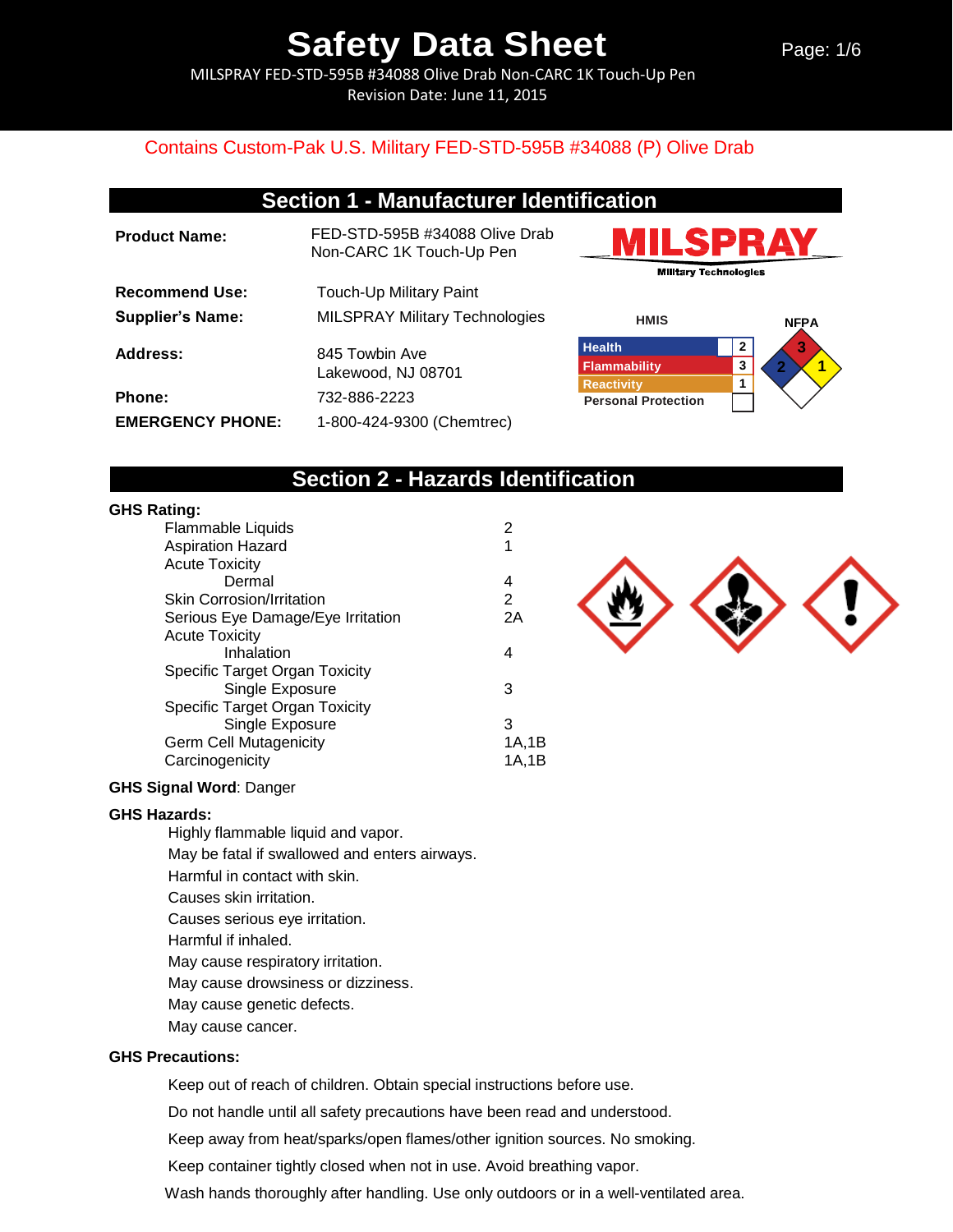MILSPRAY FED-STD-595B #34088 Olive Drab Non-CARC 1K Touch-Up Pen

Revision Date: June 11, 2015

Wear eye protection.

IF SWALLOWED: Immediately call a POISON CENTER/doctor.

IF ON SKIN: Wash with plenty of soap and water.

IF ON SKIN: Wash with plenty of soap and water.

IF INHALED: Remove victim to fresh air and keep comfortable for breathing.

IF IN EYES: Rinse cautiously with water for several minutes. Remove contact lenses, if present and easy to do.

Call a POISON CENTER/doctor if you feel unwell.

Do NOT induce vomiting.

If eye irritation persists: Get medical advice/attention.

In case of fire: Use alcohol resistant foam, carbon dioxide, or dry chemical extinguishing agent to extinguish

Store in a well-ventilated place. Keep container tightly closed when not in use.

Store in a well-ventilated place. Keep cool.

Dispose of contents/container in accordance with local/regional/national regulations.

## **Section 3 - Composition/Information on Ingredients**

| <b>Component</b>               | <b>CAS Number</b> | % by weight |
|--------------------------------|-------------------|-------------|
| <b>XYLENE</b>                  | 1330-20-7         | 28.8        |
| <b>SOLVENT NAPHTHA</b>         | 64742-95-6        | 20.0        |
| *ETHYLBENZENE                  | $100 - 41 - 4$    | 6.2         |
| *CARBON BLACK                  | 1333-86-4         | 2.0         |
| <b>PM ACETATE</b>              | 108-65-6          | 1.2         |
| <b>N-BUTYL ACETATE</b>         | 123-86-4          | 1.2         |
| <b>ETHYL ACETATE</b>           | 141-78-6          | 0.8         |
| (BIN 14) ALIPHATIC HYDROCARBON | 8052-41-3         | 0.8         |
| <b>ISOBUTYL ALCOHOL</b>        | 78-83-83-1        | 0.3         |
| <b>N-BUTYL ALCOHOL</b>         | 71-36-3           | 0.3         |
| <b>VM&amp;P NAPHTHA</b>        | 64742-89-8        | 0.3         |
| PETROLEUM SOLVENT              | 64742-47-8        | 0.3         |
| ALIPHATIC PETROLEUM NAPHTHA    | 64742-48-9        | 0.3         |
| <b>ISOBUTYL ACETATE</b>        | 110-19-0          | 0.3         |
| LT ALIPHATIC NAPHTHA           | 8032-32-4         | 0.2         |

## **Section 4 - First Aid Measures**

**EYE CONTACT**: If in eyes: Rinse cautiously with water for several minutes. Remove contact lenses, if present and easy to do. Continue rinsing. If eye irritation persists: Get medical advice/attention.

**INHALATION:** If inhaled: Move victim to fresh air and keep comfortable for breathing.

**SKIN CONTACT**: If on skin: Wash with plenty of soap and water. Call a poison center/doctor if you feel unwell. Remove contaminated clothing and wash before reuse.

**INGESTION:** If swallowed: Immediately call a poison center/doctor. Do NOT induce vomiting unless directed to do so by medical personnel.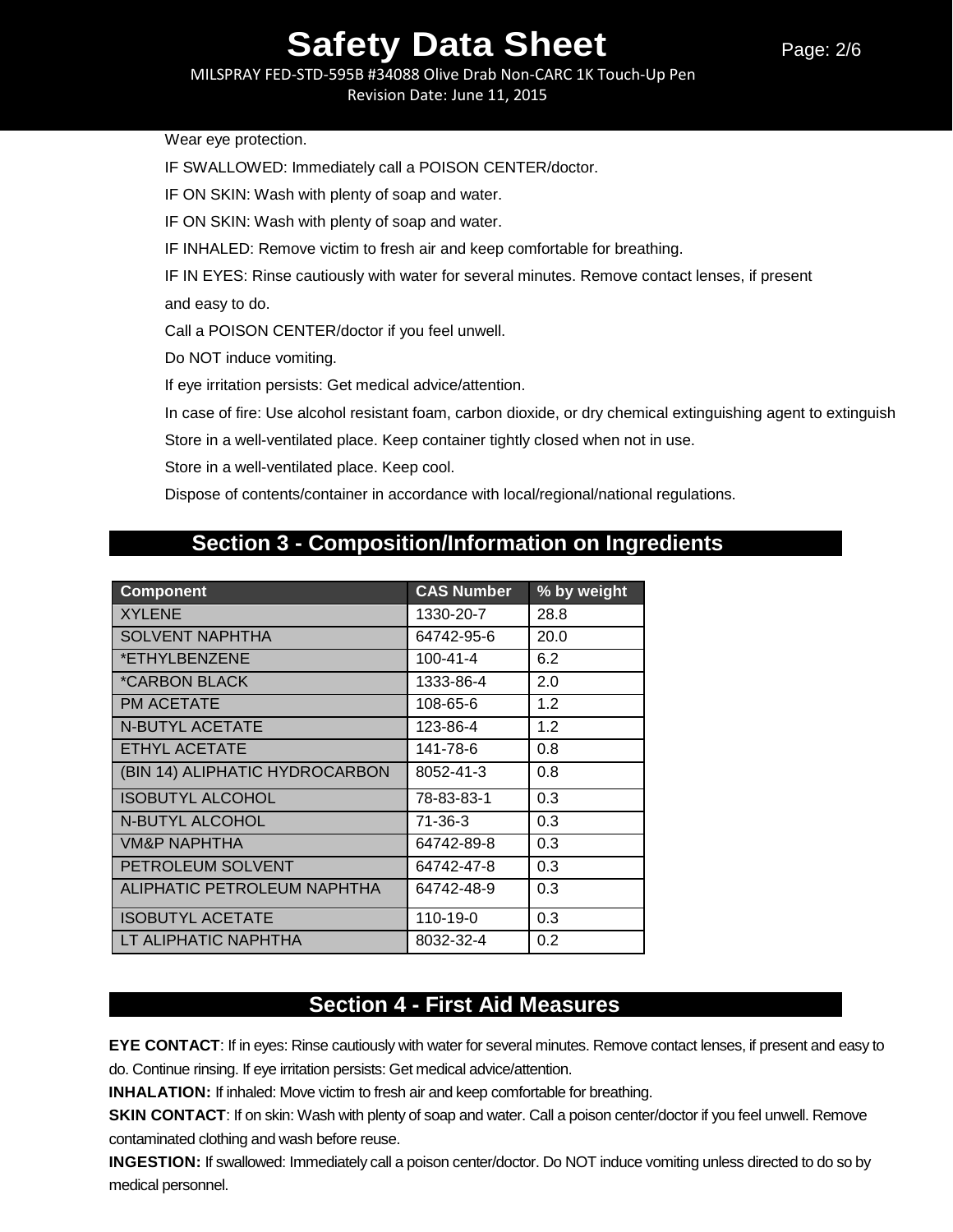MILSPRAY FED-STD-595B #34088 Olive Drab Non-CARC 1K Touch-Up Pen Revision Date: June 11, 2015

#### **MOST IMPORTANT SYMPTOMS AND EFFECTS, BOTH ACUTE AND DELAYED:**

See section 11: Toxicological Information and Effects.

**INDICATION OF ANY IMMEDIATE MEDICAL ATTENTION AND SPECIAL TREATMENT:**

Treat symptomatically.

### **Section 5 - Fire Fighting Measures**

**SUITABLE EXTINGUISHING MEDIA:** CO2 (Carbon Dioxide), dry chemical, or water fog.

**UNSUITABLE EXTINGUISHING MEDIA:** Water spray may be unsuitable. However, if water is used, fog nozzles are preferable. Water may be used to cool closed containers to prevent pressure build-up.

**SPECIFIC HAZARDS ARISING FROM CHEMICAL:** Closed containers exposed to heat from fire may build pressure and explode. Products of combustion may include but are not limited to: oxides of carbon.

**PRODUCTS OF COMBUSTION:** Not available.

**PRODUCTS OF DECOMPOSITION:** Not available.

**SPECIAL PROTECTIVE EQUIPMENT FOR FIRE**-**FIGHTERS:** Full protective equipment including self-contained breathing apparatus should be used.

### **Section 6 - Accidental Release Measures**

**PERSONAL PRECAUTIONS:** Use personal protection recommended in Section 8.

**ENVIRONMENTAL PRECAUTIONS:** Prevent contamination of soil/ground, waterways, drains, and sewers.

**METHODS OF CONTAINMENT:** Absorb spilled liquid in suitable material.

**METHODS OF CLEAN-UP**: Use spark-proof tools to sweep or scrape up, containerize, and dispose of properly.

## **Section 7 - Handling and Storage**

**HANDLING**: Vapors may ignite explosively. Prevent buildup of vapors. Keep from sparks, heat, flame or other heat sources. Do not smoke. Turn off pilot lights, heaters, electric motors and other sources of ignition during use and until all vapors are gone. Do not puncture or incinerate/burn container. Keep container tightly closed while not in use.

**STORAGE:** Store in dry, well-ventilated area and in accordance with federal, state, and local regulations. Do not expose to heat or store at temperatures above 50 degrees C / 122 degrees F. If storing in cold temperatures, allow product to warm to room temperature before use. Keep container tightly closed and away from heat and sunlight when not in use.

## **Section 8 - Exposure Controls/Personal Protection**

| <b>Component</b>               | <b>ACGIH TLV-STEL</b> | <b>ACGIH TLV-TWA</b> | <b>OSHA PEL-TWA</b>     |
|--------------------------------|-----------------------|----------------------|-------------------------|
| <b>XYLENE</b>                  | 150ppm                | 100ppm               | 100ppm                  |
| <b>SOLVENT NAPHTHA</b>         | N/E                   | 100ppm               | 100ppm                  |
| *ETHYLBENZENE                  | 125ppm                | 100ppm               | 100ppm                  |
| <i><b>*CARBON BLACK</b></i>    | N/E                   | 3.5mg/m ppm          | 3.5mg/m ppm             |
| PM ACETATE                     | N/E                   | N/E                  | N/E                     |
| <b>N-BUTYL ACETATE</b>         | 200ppm                | 150ppm               | 150ppm                  |
| ETHYL ACETATE                  | N/E                   | 400ppm               | 400ppm                  |
| (BIN 14) ALIPHATIC HYDROCARBON | N/E                   | N/E                  | N/E                     |
| <b>ISOBUTYL ALCOHOL</b>        | N/E                   | 50ppm                | $300$ mg/m <sup>3</sup> |
| N-BUTYL ALCOHOL                | N/E                   | 50ppm                | $300$ mg/m <sup>4</sup> |
| <b>VM&amp;P NAPHTHA</b>        | N/E                   | 300ppm               | 300ppm                  |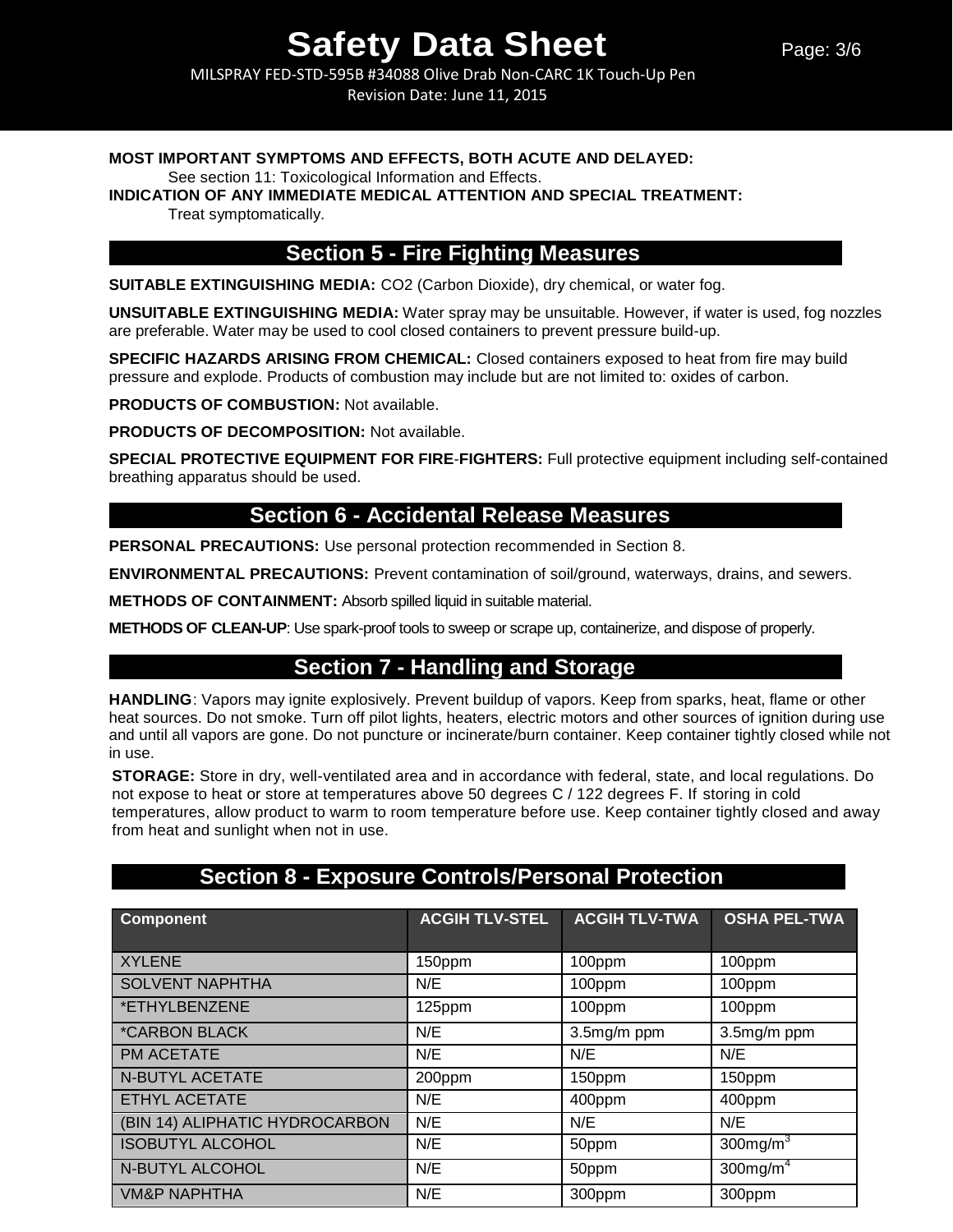MILSPRAY FED-STD-595B #34088 Olive Drab Non-CARC 1K Touch-Up Pen Revision Date: June 11, 2015

| <b>PETROLEUM SOLVENT</b>    | N/E | N/E    | 400ppm |
|-----------------------------|-----|--------|--------|
| ALIPHATIC PETROLEUM NAPHTHA | N/E | 100ppm | 500ppm |
| <b>ISOBUTYL ACETATE</b>     | N/E | 150ppm | 150ppm |
| LT ALIPHATIC NAPHTHA        | N/E | N/E    | N/E    |

**ENGINEERING CONTROLS:** Provide adequate ventilation to keep air contamination below OSHA permissible exposure limits and ACGIH TLV exposure levels. Ground containers during fluid transfers.

**EYE PROTECTION**: Wear safety glasses with side shields. Have eye wash facilities immediately available.

**SKIN PROTECTION:** Wear chemical resistant gloves if contact is likely.

**RESPIRATORY PROTECTION**: Use NIOSH-approved air-purifying respirator with organic cartridge or canister if exposure cannot be controlled within applicable limits with ventilation. **HYGIENE:** Not available.

**Section 9 - Physical and Chemical Properties** 

**PHYSICAL STATE:** Liquid **COLOR**: Black **ODOR:** Solvent odor. **ODOR THRESHOLD:** Not data available. **pH:** Not data available. **MELTING POINT**: Not available. **BOILING POINT:** 75 - 186 degrees C (167 - 367 degrees F) **FLASH POINT:** >23 degrees C (>73 degrees F), c.c. **EVAPORATION RATE:** Slower than ether. **FLAMMABILITY:** Not available. **UPPER/LOWER EXPLOSIVE LIMITS:** N/A **VAPOR PRESSURE:** Not established. **RELATIVE DENSITY:** 0.995 **SOLUBILITY:** Negligible **VOC PERCENT BY WEIGHT**: 61.27 **HAPS PERCENT BY WEIGHT**: 35.3

## **Section 10 - Stability and Reactivity**

**STABILITY:** Stable under normal conditions.

**CONDITIONS TO AVOID:** Keep away from heat, sparks, and flames.

**INCOMPATIBLE MATERIALS:** Strong oxidizing agents.

**HAZARDOUS DECOMPOSITION PRODUCTS:** by fire - Carbon Dioxide and Carbon Monoxide **POSSIBILITY OF HAZARDOUS REACTIONS:** Will not occur.

## **Section 11 - Toxicological Information**

**LIKELY ROUTES OF EXPOSURE:** Skin contact, Inhalation, Eye contact, Ingestion **SYMPTOMS OF EXPOSURE:**

**EYE:** Signs/symptoms may include significant redness, swelling, pain, tearing, cloudy appearance of the cornea, and impaired vision.

**SKIN:** Signs/symptoms may include localized redness, itching, drying and cracking of skin.

**INHALATION:** Intentional concentration and inhalation may be harmful or fatal.

**INGESTION:** Signs/symptoms may include abdominal pain, stomach upset, nausea, vomiting and diarrhea. Intentional concentration and ingestion of large amounts may be harmful or fatal.

#### **CHRONIC EFFECTS:** Not available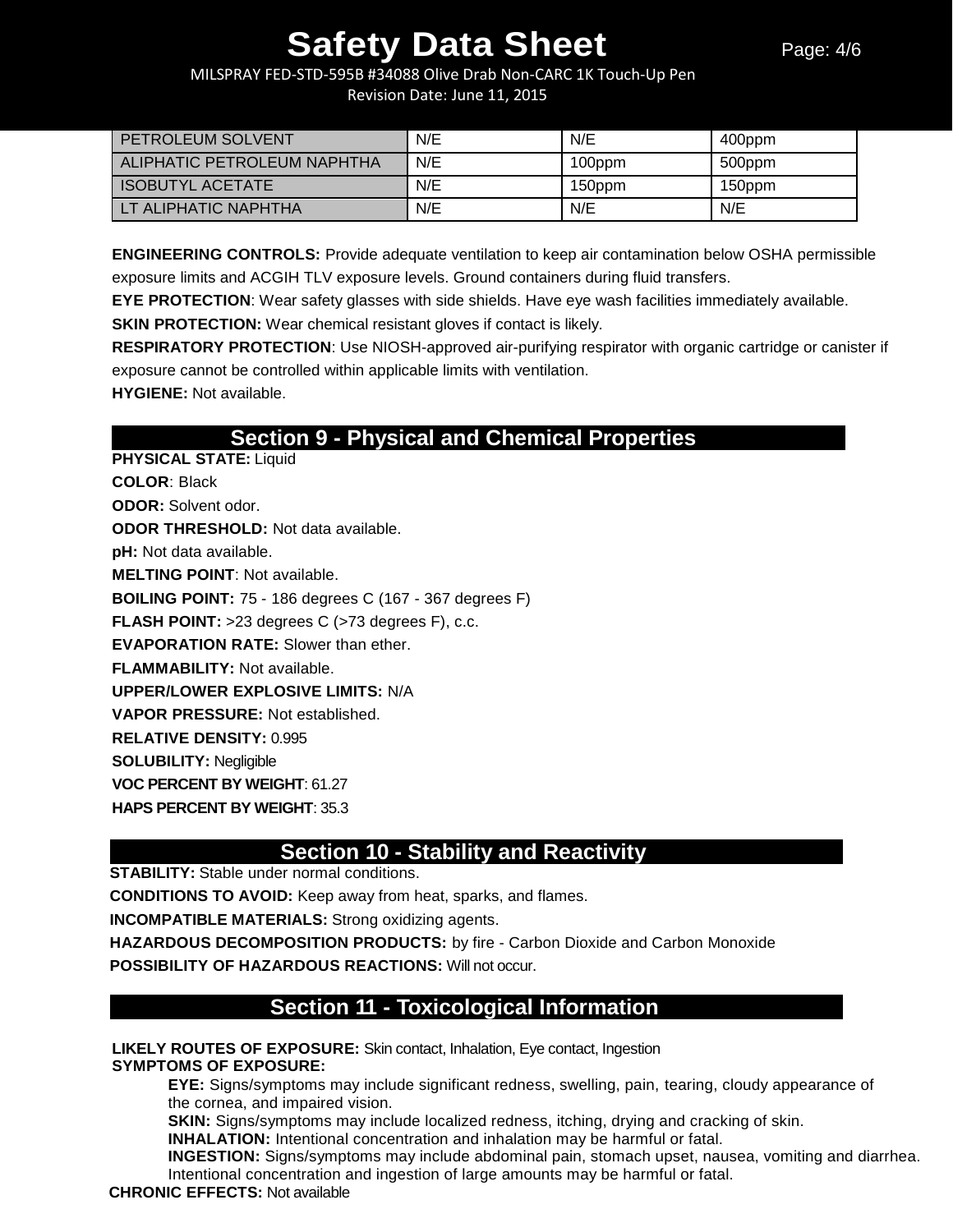MILSPRAY FED-STD-595B #34088 Olive Drab Non-CARC 1K Touch-Up Pen

Revision Date: June 11, 2015

**TARGET ORGANS:** Central nervous system, kidneys, lungs, liver, eyes, skin, brain, respiratory tract, urinary tract,

reproductive system, cardiovascular system

**CANCER INFORMATION:** Not available.

**CARCINOGENICITY:** Not available.

**DEVELOPMENTAL INFORMATION:** Not available.

**MIXTURE TOXICITY:** Not available.

**ACUTE TOXICITY VALUES:** 

| <b>Component</b>           | <b>LD50 Oral</b> | <b>LD50 Dermal</b> |
|----------------------------|------------------|--------------------|
| <b>XYLENE</b>              | 4300             | 2000               |
| <b>SOLVENT NAPHTHA</b>     | N/E              | N/E                |
| *ETHYLBENZENE              | 3500             | 5000               |
| *CARBON BLACK              | 8000             | N/E                |
| <b>PM ACETATE</b>          | 8535             | 5000               |
| <b>N-BUTYL ACETATE</b>     | 10768            | 17601              |
| <b>ETHYL ACETATE</b>       | 5620             | 20 ml/kg           |
| (BIN 14) ALIPHATIC         | N/E              | N/E                |
| <b>HYDROCARBON</b>         |                  |                    |
| <b>ISOBUTYL ALCOHOL</b>    | N/E              | N/E                |
| <b>N-BUTYL ALCOHOL</b>     | N/E              | N/E                |
| <b>VM&amp;P NAPHTHA</b>    | N/E              | N/E                |
| PETROLEUM SOLVENT          | N/E              | N/E                |
| <b>ALIPHATIC PETROLEUM</b> | N/E              | N/E                |
| <b>NAPHTHA</b>             |                  |                    |
| <b>ISOBUTYL ACETATE</b>    | 13400            | 17400              |
| LT ALIPHATIC NAPHTHA       | N/E              | N/E                |

\*may cause cancer

## **Section 12 - Ecological Information**

**ENVIRONMENTAL EFFECTS:** Not available.

### **Section 13 - Disposal Considerations**

Dispose of container and its contents in accordance with federal, state, and local regulations. Do not puncture, incinerate, or place container in trash compactor.

### **Section 14 - Transport Information**

#### **GROUND (D.O.T./49 CFR)**

**UN I.D. Number**: UN1263 **Proper Shipping Name**: PAINT **Transport Hazard Class**: 3 **Packing Group**: III **Hazard Label**: Limited Quantity (LTD QTY) label -- see 49 CFR 172.315 Shipping papers format: UN1263, PAINT, 3, III, LTD QTY **SPECIAL NOTE:** If containers have <30ml (1 fl.oz.) flammable liquid, they may be exempt from 49 CFR see 40 CFR 173.4 Small Quantity Exceptions. Note that outer package needs statement "This package conforms to 49 CFR 173.4 for domestic highway or rail transport only."

#### **AIR (IATA)**

**UN I.D. Number**: UN1263 **Proper Shipping Name**: PAINT **Transport Hazard Class**: 3 **Packing Group**: III